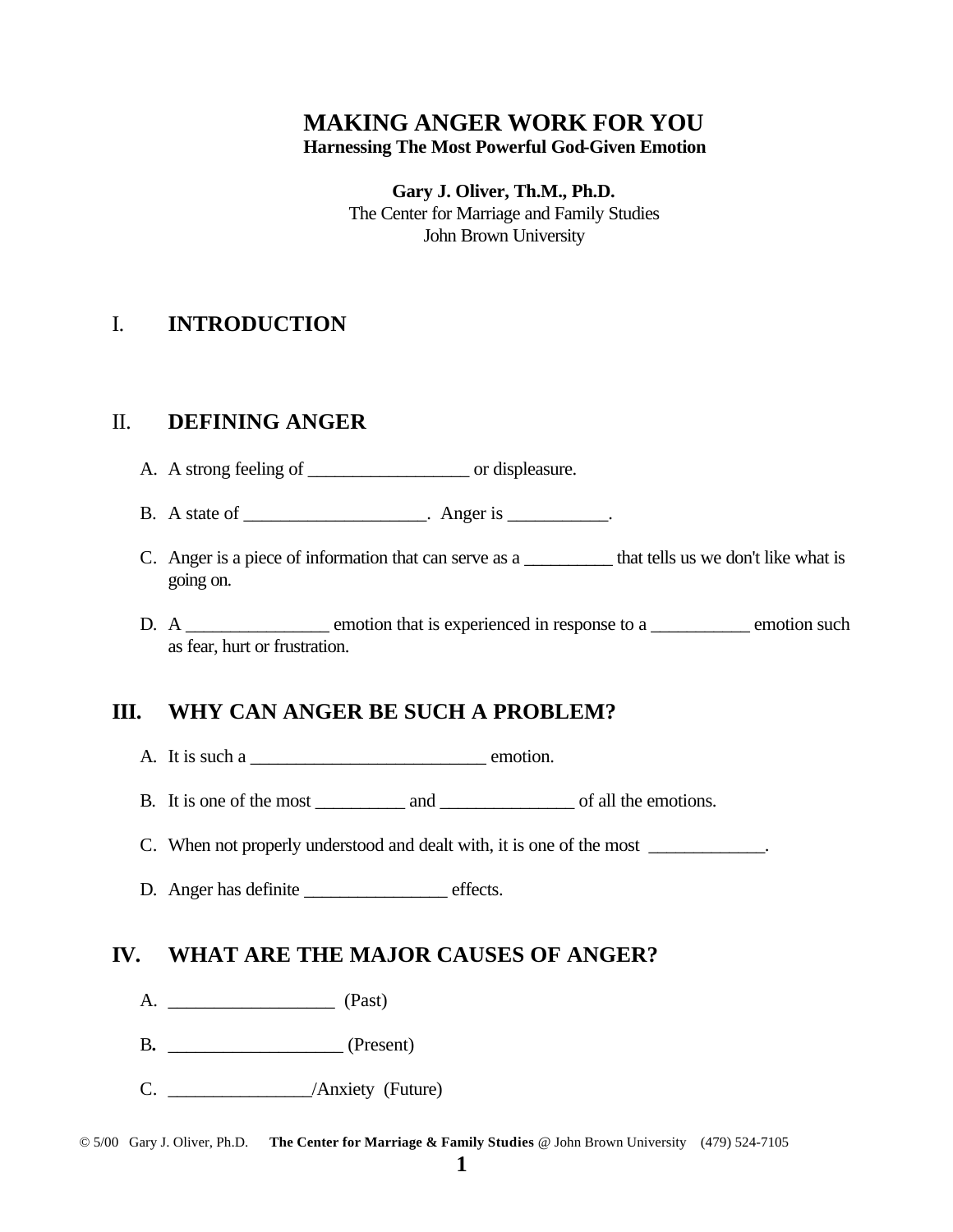## **V. WHAT ARE THE MAJOR CAUSES OF** *MY* **ANGER?**

A. What triggers your anger?

| 1.            | 4. |
|---------------|----|
| $rac{2}{3}$ . | 5. |
|               | 6. |

- B. How do you know when you are getting angry?
- C. How does your spouse know when you are getting angry?
- D. When are you most likely to experience anger?

# **VI. THE EMOTION OF ANGER**

A. It is essential to differentiate between the \_\_\_\_\_\_\_\_\_\_\_\_\_\_ and the \_\_\_\_\_\_\_\_\_\_\_\_\_ of the emotion of anger!

### B. Understanding our emotions

Can we control our emotions? \_\_\_\_\_, \_\_\_\_\_\_ \_\_\_\_\_\_\_\_\_\_\_. But while we may not be able to control what we feel, we can, to a significant degree, control **how long** we feel it. With God's help we CAN change our

It is clear that genuine spiritual maturity involves \_\_\_\_\_\_ than the acquisition of facts or head knowledge. True spiritual maturity includes growth and development in the understanding, experience and expression of our God-given emotions.

# **VII. HOW DO YOU "DO" ANGER?**

 $\overline{\phantom{a}}$   $\overline{\phantom{a}}$   $\overline{\phantom{a}}$   $\overline{\phantom{a}}$   $\overline{\phantom{a}}$   $\overline{\phantom{a}}$   $\overline{\phantom{a}}$   $\overline{\phantom{a}}$   $\overline{\phantom{a}}$   $\overline{\phantom{a}}$   $\overline{\phantom{a}}$   $\overline{\phantom{a}}$   $\overline{\phantom{a}}$   $\overline{\phantom{a}}$   $\overline{\phantom{a}}$   $\overline{\phantom{a}}$   $\overline{\phantom{a}}$   $\overline{\phantom{a}}$   $\overline{\$ 

### A. Unhealthy / Destructive Anger

1. The Cream-Puff

| -anger suppressed | -anger turned inward | -conflict avoider |
|-------------------|----------------------|-------------------|
| -overcontrolled   | -dependent           | -denial           |
| -blames self      | -repress / suppress  | -overresponsible  |

2. The Locomotive

| -hostile  | -rage     | -blatant sarcasm     |
|-----------|-----------|----------------------|
| -critical | -punitive | -has all the answers |

© 5/00 Gary J. Oliver, Ph.D. **The Center for Marriage & Family Studies** @ John Brown University (479) 524-7105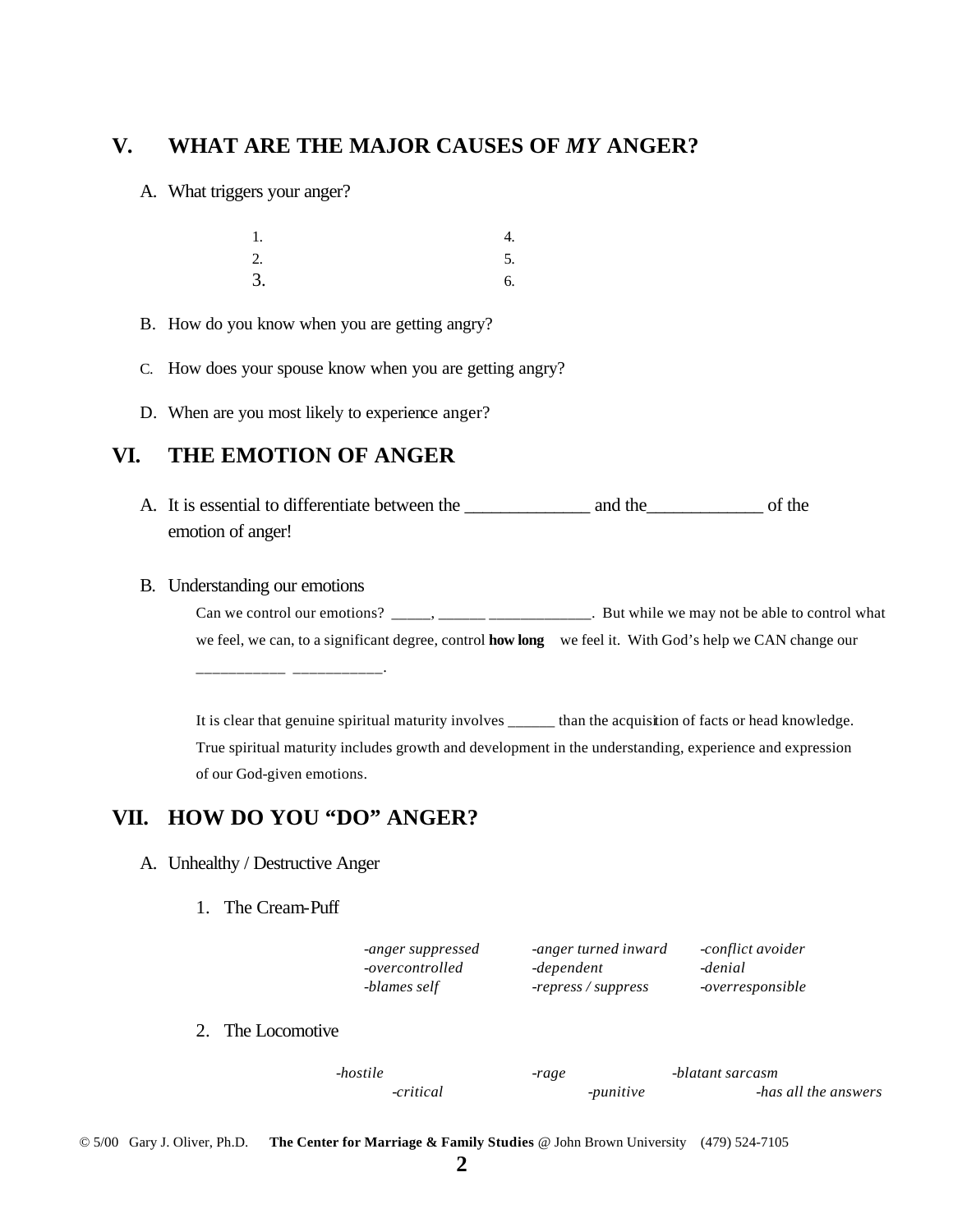# *-driven -suspicious -quick to blame*

*-combative -cruel teasing -few intimate friends*

### 3. The Steel Magnolia

*-procrastination -subtle sarcasm -fosters confusion -forgetfulness -makes excuses -mixed messages -chronic lateness -silent treatment -inconsistency*

### B. Healthy / Constructive Anger

| -responds           | <i>indignation</i> | -trusting        |
|---------------------|--------------------|------------------|
| -anger communicated | -responsible       | -proactive       |
| -motivated by love  | -unselfish         | -firm            |
| -caring             | -listens           | $-I$ win/You win |

# **VIII. HOW TO BECOME A MATURE RESPONDER**

### A. Biblical Principles:

- 1. Ephesians 4:3l; Col. 3:8:
- 2. Col. 3:2l; Prov. 15:1; Prov. 20:2:
- 3. Prov. 15:18; 16:32; 19:11; 29:11:
- 4. Prov. 22:24-25; 29:22:
- 5. Mark 3:5; Eph. 4:26:
- B. Solution Steps: Have a \_\_\_\_\_\_\_\_\_\_\_\_\_\_\_\_\_\_\_\_\_\_\_\_\_ to deal with your anger!
	- 1. Be \_\_\_\_\_\_\_\_\_\_\_\_\_\_\_ of it.
	- 2. \_\_\_\_\_\_\_\_\_\_\_\_\_ /\_\_\_\_\_\_\_\_\_\_\_\_\_\_\_\_ responsibility for it . . . to God, others and yourself.

3. Determine at the outset who/what is going to have the \_\_\_\_\_\_\_\_\_\_.

- 4. Remind yourself of the positive things that healthy anger can provide.
	- a. It serves as an alarm c. It is a powerful source of energy
	- b. It is a source of motivation d. It can increase trust and intimacy in a relationship
- 5. \_\_\_\_\_\_\_\_\_\_\_\_\_ it . . . identify the cause/source of it.
	- c. Keep an anger log:
	- d. Construct your anger curve: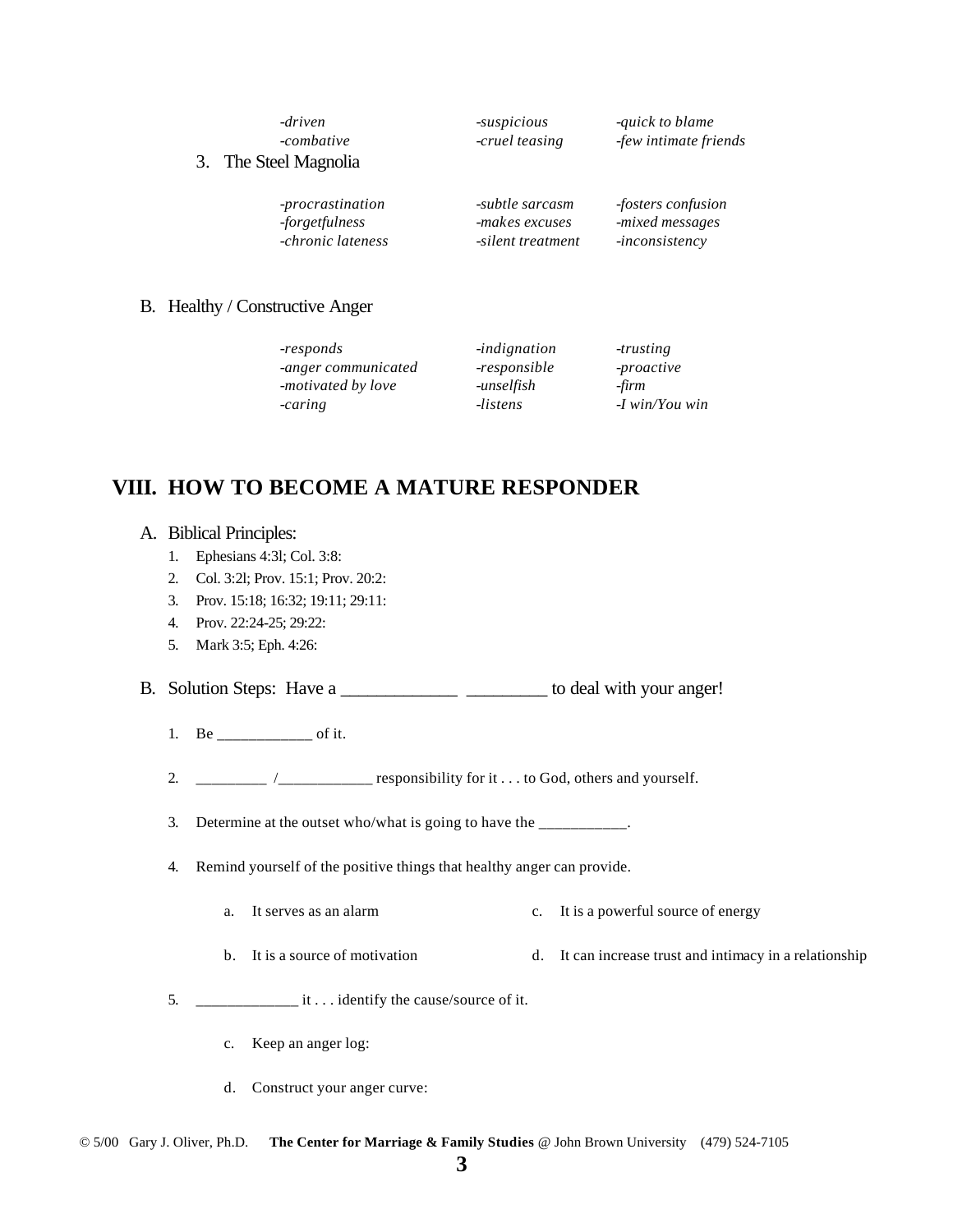- e. Identify the primary emotion:
- 6. Choose your \_\_\_\_\_\_\_\_\_\_\_\_\_\_\_. How are you going to choose to \_\_\_\_\_\_\_\_\_\_\_\_ the energy?

# **SPEND INVEST**

- C. Additional Practical Suggestions (David Augsburger)
	- 1. Be angry, but \_\_\_\_\_\_\_\_:
	- 2. Be angry, but \_\_\_\_\_\_\_\_\_\_\_\_\_\_\_\_\_\_\_:
	- 3. Be angry, but be \_\_\_\_\_\_\_\_\_\_\_\_\_\_\_\_\_:

# **IX. CONCLUSION**

A. it, then it.

B. In expressing anger your attitude should not be "who's right and who's wrong?," but rather **"what can each of us learn from this discussion that will make our relationship more positive, satisfying and bring glory to our Lord Jesus Christ?"**.

C. Small Beginnings:

1. Remember that \_\_\_\_\_\_\_\_ means to find what doesn't work and keep on doing it . . . and expecting different results!

2. What's one thing you have learned today that you will, with God's help, begin to apply today?

# **X. RESOURCES**

Oliver ,**Made Perfect In Weakness: The Amazing Things God Can Do With Failure**, Victor Books, 1995 , **Real Men Have Feelings Too**, Moody Press, 1993

Oliver & Oliver ,**Raising Sons . . . and Loving It**, Zondervan, 2000

Oliver & Wright ,**When Anger Hits Home**, Moody Press, 1992

,**Good Women Get Angry**, Servant, 1995

,**Hip Hop and His Famous Face**, Victor Books, 1995

Oliver, Hasz & Richburg, **Promoting Change Through Brief Therapy in Christian Counseling**, Tyndale, 1997

© 5/00 Gary J. Oliver, Ph.D. **The Center for Marriage & Family Studies** @ John Brown University (479) 524-7105